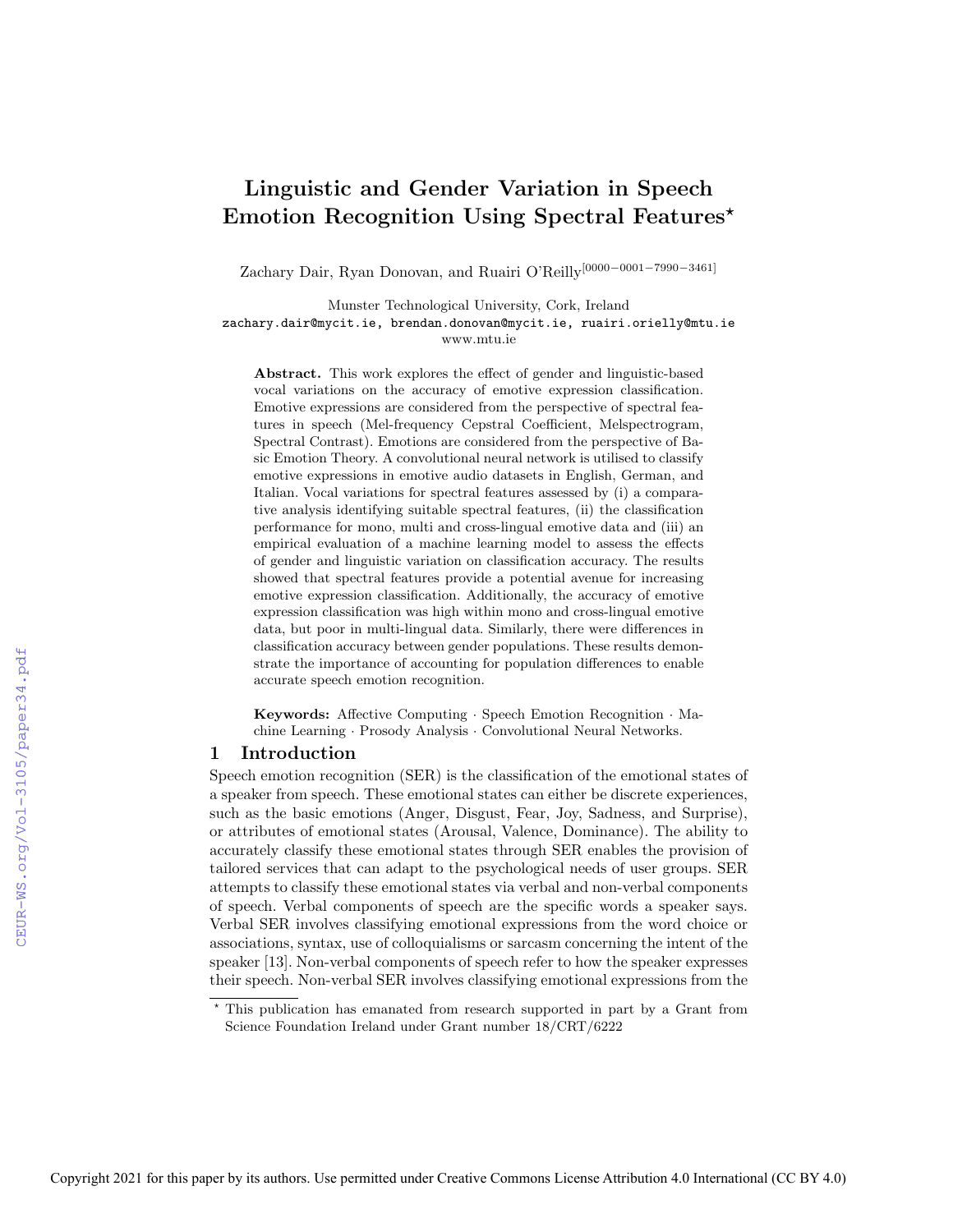speaker's acoustic features (Pitch, Tone, Timbre, Number of pauses, Loudness, Speech Rate) while speaking [14].

Research has shown that non-verbal components provide valuable information, distinct from verbal content, in accurately classifying emotional expressions. For example, non-verbal features are capable of indicating emotional signals when the verbal content of the speech is neutral [29] [25]. Many non-verbal features have been shown to exist across multiple languages, enabling generalisable analysis [25] [27]. Additionally, non-verbal features have been shown to have a direct impact on emotion recognition processes in the brain, indicating they are vital to achieving accurate emotion classification [28]. Overall, the larger amount of features available for non-verbal SER, in comparison to verbal SER, enables more accurate emotion classification.

Traditional non-verbal  $\text{SER}^1$  approaches recruit human observers, who are asked to classify emotions from non-verbal content collected from one or several speakers. While traditional approaches are useful for relatively small-scale datasets, as they demonstrate high levels of accuracy [26] [27] [4], they are impractical for dealing with large and continuously growing datasets that characterise modern human-computer interactions. In an attempt to scale the benefits of SER, research and industrial applications have been developed to conduct SER automatically. These applications range from open-source research tools (for example, Audeering) to commercial tools (for example, Good Vibrations, Vokaturi, and deep affect  $API$  [11] [9], all of which employ machine learning-based approaches. If SER can be accurately automated, it would facilitate increased efficacy in human-computer interactions, user modelling, and personalisation services.

Despite the potential benefits of automated SER, it has not been widely implemented in everyday life settings [1]. This is despite reviews of the SER literature demonstrating that automated SER approaches perform similarly or even better than traditional approaches [1]. One reason for the limited uptake of automated SER approaches is that they are not as generalisable and adaptable as human classifiers, who can use contextual information (for example, the gender of the speaker and the language of the speech) when classifying speech. These two factors, gender and language, have been shown to significantly affect the accuracy of automated SER approaches [17] [23].

SER models that account for gender differences are more accurate than those that do not [31]. It is difficult, however, to accurately model for these differences. While there exists many features of speech that are significantly influenced by gender, there exists considerable overlap between males and females on these same features. This overlap makes it difficult to distinguish between the gender and linguistic features of emotions that reliably indicate emotions and those that do not. Concerning language, SER models trained on one language significantly decrease in performance when tested on another language. This contrasts to human observers in traditional SER, who are capable of detecting emotional expressions in speech in languages they do not speak [4] [26] [27].

 $1$  Hereonafter, non-verbal SER is referred to as SER as shorthand.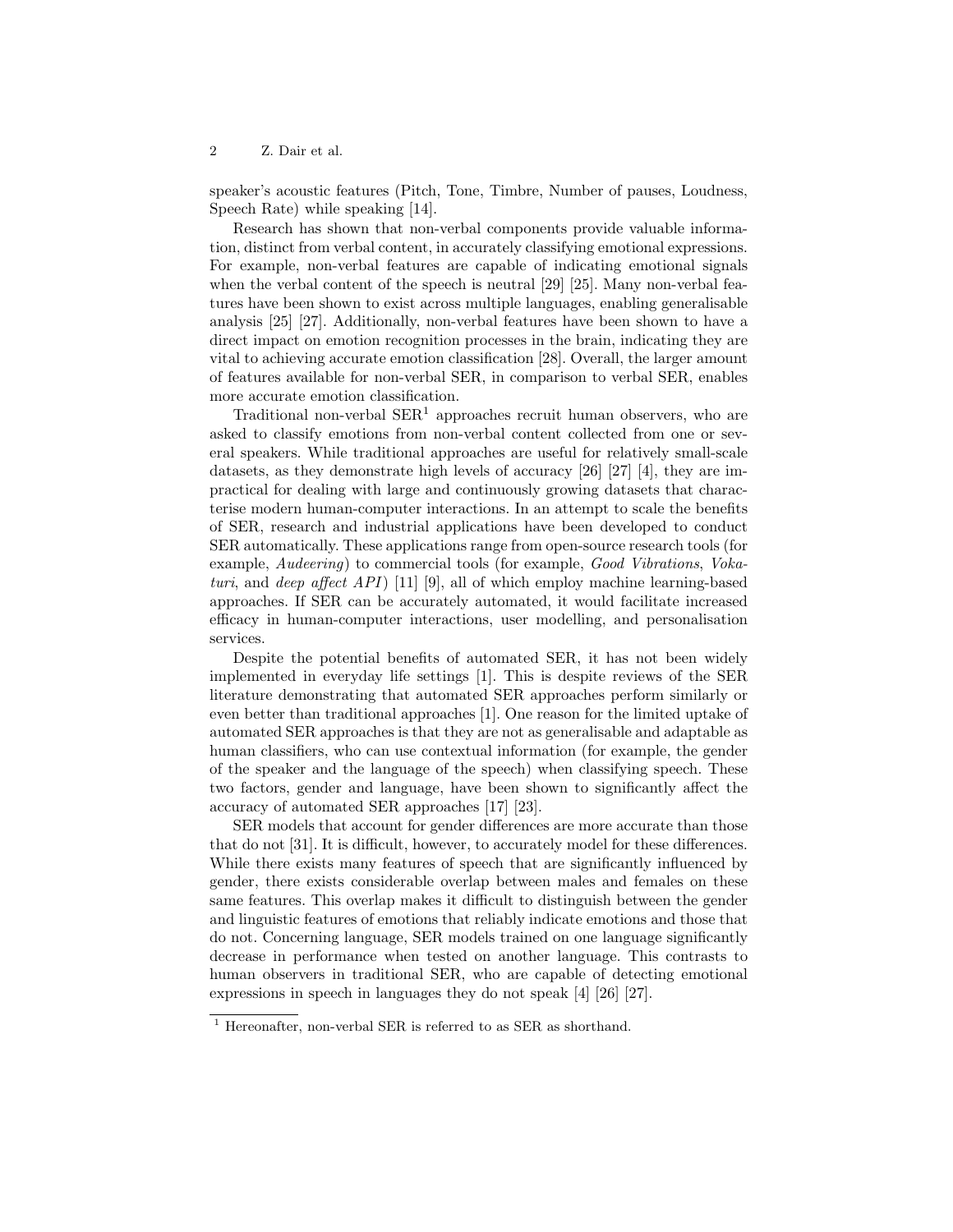One potential mechanism for improving the accuracy of SER across different gender and linguistic populations are spectral features. Spectral features of audio are computed by converting a time-based signal into the frequency domain. These features represent the distribution of energy across a frequency and the harmonic components of sound. Components such as pitch changes in the audio signal, can assist in gender differentiation, and voice quality, can be identified through voice level as either tense, harsh, breathy, or lax [12]. Aggregating spectral features' continuous, qualitative, and spectral data aids differentiation between genders and linguistic populations thereby enabling more generalisable and accurate emotive expression classifications.

This study assesses the effect of spectral features on the performance of automatic SER across different gender and linguistic populations by (i) conducting a comparative analysis of spectral features to identify a suitable feature set, (ii) comparing classification performance of SER approaches when using monolingual, multi-lingual, and cross-lingual emotive data, and (iii) empirically evaluating the performance of a machine learning (ML) model to assess the effect of gender and linguistic variations on SER classification accuracy.

## 2 Related Work

Previous research has examined the differences between gender populations in acoustic features and their effect on SER performance. Several acoustic features have been described as "gender-dependent". Gender dependent in this case means that gender significantly influences the expression of that feature [30]. Pitch is an example of a gender-dependent feature. Females score higher, on average, than males on pitch [16]. This information, however, is not sufficient to enable generalisable SER classification, because there is considerable overlap between males and females on this feature [16]. This is also the case for several other acoustic features described as "gender-dependent".

Similarly, previous research has examined the impact of language in developing accurate SER models. Human observers can accurately classify emotions in their native language, and non-native languages [4]. This result has been replicated across various cultures, including indigenous tribes, demonstrating the generalisability of traditional SER [26] [27]. Similarly, automated SER models achieve a high level of accuracy in mono-lingual settings, where the models are trained and evaluated in the same language. The performance of these models, however, significantly drop when they are tested across languages [10] [21].

If ML models can differentiate between acoustic features that indicate emotional expressions for each gender and linguistic population reliably, then one should expect generalisability of SER performance between both populations [31]. To achieve this, spectral features that reliably indicate emotional experiences are first required.

A survey [8] analysed features across 17 distinctive datasets. These datasets comprise 9 languages, both male and female speakers, professional and nonprofessional acting sessions, recorded call centre conversations and speech recorded under simulated and naturally occurring stress situations.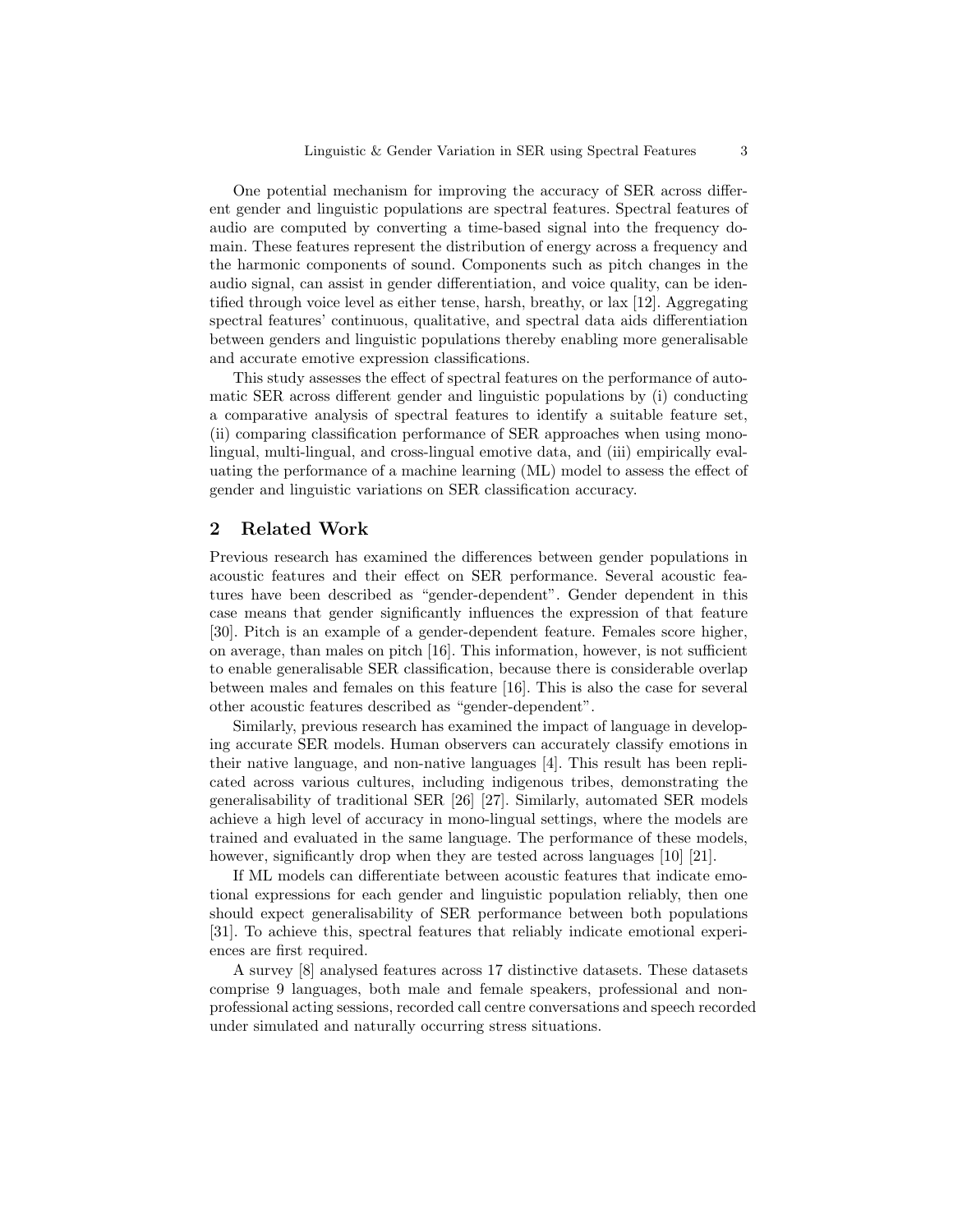A pool of acoustic features and SER were analysed in [8] and [1]. Which can be divided into several categories (Continuous, Qualitative, Spectral and Nonlinear Teager Energy Operated (TEO). The results of both reviews indicated that Continuous and Spectral features were related to emotional expressions in speech. A weaker relationship was found between emotional expressions and Qualitative and TEO features.

To automatically classify relevant spectral features, a ML methodology is proposed in [15]. The methodology uses a convolutional neural network (CNN) and SER analysis. The approach consists of using spectral features such as Mel-frequency Cepstral Coefficients (MFCCs), Mel-scaled spectrogram, Chromagram, Spectral contrast and Tonnetz representation extracted from emotive audio belonging to three distinct datasets. This work, however, focused on a combined gender classification of emotive expression, inhibits the analysis of vocal variations between gender. This study extends this work to by analysing the effect of gender and linguistic populations on the emotive expression classification of spectral features.

## 3 Methodology

To assess the effect of spectral features for emotive expression classification across different gender and linguistic populations a series of experiments were conducted. Which required the identification of a suitable set of gender and/or language-dependent spectral features. The classification was enabled through the usage of the CNN described in 3.5, the performance of this CNN will be compared across experiments that account for linguistic and gender differences and experiments that do not account for these differences. The gender populations are male and female and the linguistic populations are English, German, and Italian.

Discrete emotional models identify several distinct emotions to be classified. This study uses Basic Emotion Theory (BET), as the discrete emotional model for SER. In BET the distinct emotions are Anger, Disgust, Fear, Joy, Sadness, and Surprise. These six emotions are considered basic as (i) they consistently correlate with psychological, behavioural, and neurophysiological activity [7], which makes their objective measurement possible, and (ii) they interact to form more cognitively and culturally mediated emotions, such as shame or guilt [7]. The BET contrasts from dimensional models of emotions that focus on attributes of emotions (for example, arousal, valence). BET models have been extensively used in SER research as they capture a wider range of emotions and are intuitive to label in comparison to dimensional models [1].

#### 3.1 Emotive Speech Data

Three distinct emotive audio datasets were used (see Table 1) to enable a comparative analysis of variations between the data. These variations can originate from many factors such as the gathering method, emotions exhibited, language, speaker gender, or sampling rate.

RAVDESS contains emotional speech data constituting statements and songs in English. For the proposed work, only speech samples are considered.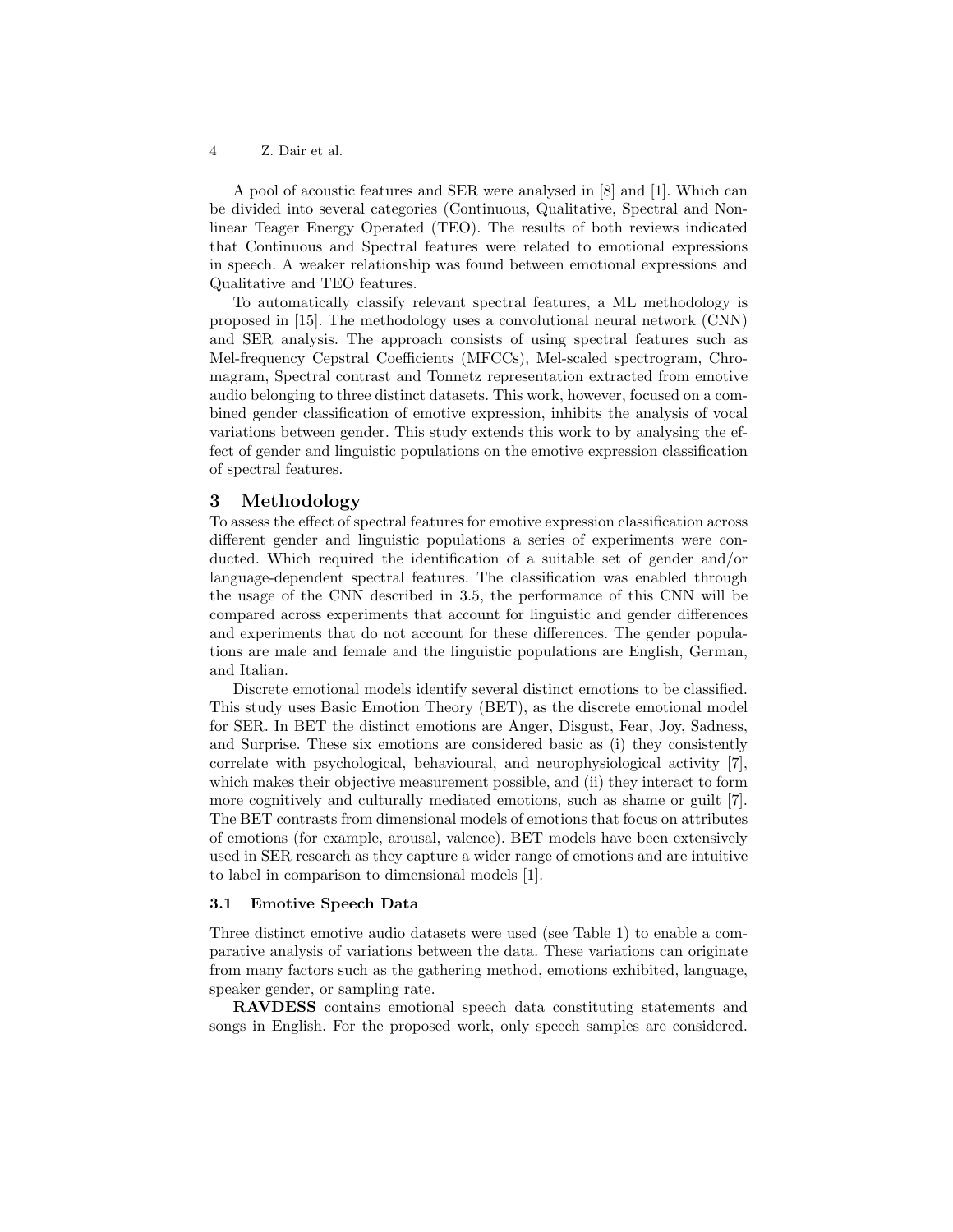| Datasets              | RAVDESS[18]                        | $EMO-DB[3]$             | EMOVO[5]              |
|-----------------------|------------------------------------|-------------------------|-----------------------|
| Population            | 12M/12F                            | 5M/5F                   | 3M/3F                 |
| Actor Ages            | 21-33                              | 21-35                   | 23-30                 |
| Professional Actors   | Yes                                | Yes                     | Yes                   |
| Language              | English                            | German                  | Italian               |
| Emotions              | A, F, J, S, D, Sur, N <sup>2</sup> | A, F, J, B, S, D, $N^3$ | A, F, J, S, D, Sur, N |
| Total Instances       | 1440                               | 535                     | 588                   |
| No. Unique Utterences | $\overline{2}$                     | 10                      | 14                    |
| Sampling Rate         | 48kHz                              | 48kHz(16kHz)            | 48kHz                 |
| Human Reported Acc    | 0.62                               | 0.86                    | 0.80                  |
| Reported Acc          | 0.71[15] 0.74[6]                   | 0.82[15]                | 0.73[2]               |

Table 1. Details of the emotive expression datasets utilised.

Participants uttered two neutral statements across multiple trials. For each trial, participants were asked to utter the statement in a manner that conveyed one of the six basic emotions. The statements were controlled to ensure equal levels of syllables, word frequency, and familiarity to the speaker.

EMO-DB contains emotional speech data constituting statements in German. Participants uttered ten statements, comprised of everyday language and syntactic structure, in various lengths to simulate natural speech. Each utterance was evaluated with regards to recognisability and naturalness of emotions exhibited. The emotive reaction of surprise is not considered.

EMOVO contains emotional speech data constituting statements in Italian. The participants uttered fourteen distinct semantically neutral statements. Each conveys a basic emotion and is spoken naturally. An important consideration in the creation of this dataset was the presence of all phonemes of the Italian language and a balanced presence of voiced and unvoiced consonants.

#### 3.2 Feature Selection

In order to identify spectral features indicative of emotive expression, feature selection is performed. Which identifies information such as pitch, energy, voice levels and energy distribution for classification. Spectral features were extracted, using the audio analysis library Librosa [19].

These features are as follows: Mel-Frequency Cepstral Coefficients (MFCC) which represents the shape of a signal spectrum, and is achieved by collectively representing a Mel-frequency cepstrum per frame. Chroma Energy Normalized (CENS) which represents statistics indicative of normalised values quantifying tempo, articulation, and pitch deviations. Zero-Crossing Rate (ZCR) which represents the rate of change in the audio signal from positive to negative or negative to positive, through zero. Chromagram which represents a transformed signal spectrum built using the chromatic scale capturing the harmonic and melodic characteristics. Melspectrogram which represents a spectrogram where the frequency is converted from a linear scale to a Mel-scale, resulting in a spectro-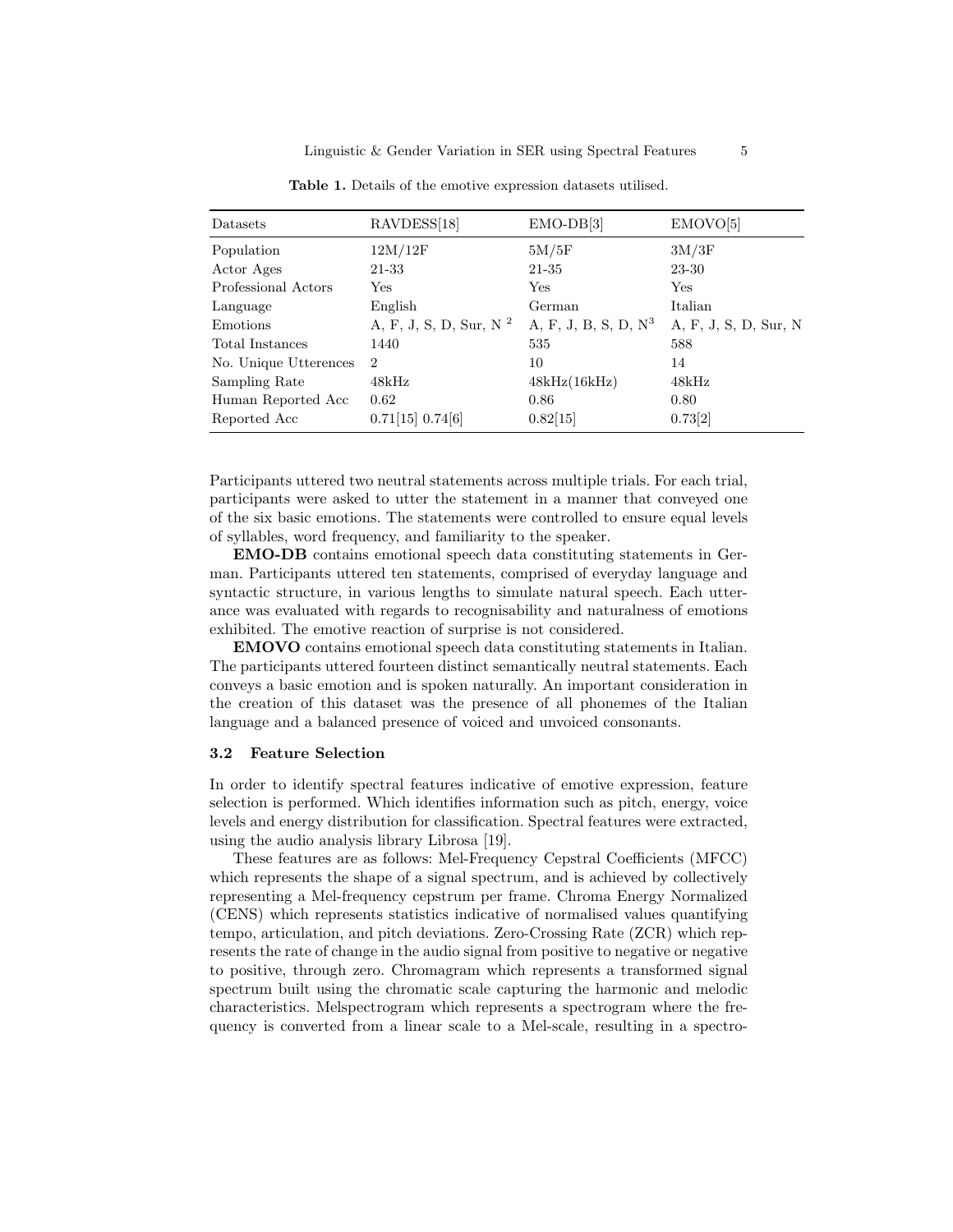gram reflective of how humans perceive frequencies, capturing the amplitude of the signal. Spectral Contrast which represents the energy contrast computed by comparing the peak energy and valley energy in each band converted from spectrogram frames. Tonnetz which represents the tonal features in a 6-dimensional format, capturing traditional harmonic relationships. (perfect fifth, minor third and major third).

In order to identify a set of spectral features that captures sufficient emotive data, a classifier is trained on these features individually before being trained on permutations of the features across the datasets to identify the best performing feature set.

#### 3.3 Linguistic Variation

To evaluate the accuracy of a SER model in relation to linguistic variation three experiments are conducted across three languages (English, German, Italian) as follows:

- 1. Mono-Lingual The CNN is used to classify spectral features indicative of emotive expression from each language independently. The results will be used as a baseline performance of the model's classification performance in a single language.
- 2. Multi-Lingual This experiment consists of three permutations. For each, the CNN is first trained on one of the chosen languages and then evaluated for SER accuracy against the remaining languages. The intent is to identify spectral features capacity to classify emotive expression independent of language.
- 3. Cross-Lingual The CNN is trained on an aggregation of all training data. This will provide insights into the performance of a CNN model when its training corpus contains multiple languages. The intent is to identify the generalisability of the chosen spectral features for emotive expression classification.

## 3.4 Cross-Gender Emotion

To assess the effect of gender populations on SER, an experiment was conducted using the spectral features identified in Section. 3.2, comprising of two steps. In step one, the data is classified using the six basic emotions. This initial classification provided a baseline accuracy where gender is not specified. In step two, the same dataset is classified with gender-emotion labels (for example, Male-Anger/Female-Anger; Male-Joy/Female-Joy). The intent is to evaluate if the CNN can identify gender-dependent acoustic elements from the spectral features.

## 3.5 Classification Of Emotive Speech

The architecture of the CNN used for classification is depicted in Figure 1. A CNN was re-implemented, due to the high emotive expression classification performance using spectral features as exhibited in [6]. Optimal hyper-parameters were identified from a comparative analysis against related approaches. The model is trained on the extracted spectral features over 150 epochs using a batch size of 16 and 5-Fold validation is performed. During each epoch a portion of data is used to evaluate the model. The model performance is evaluated across the metrics precision, recall, F1-score for each of the six basic emotions.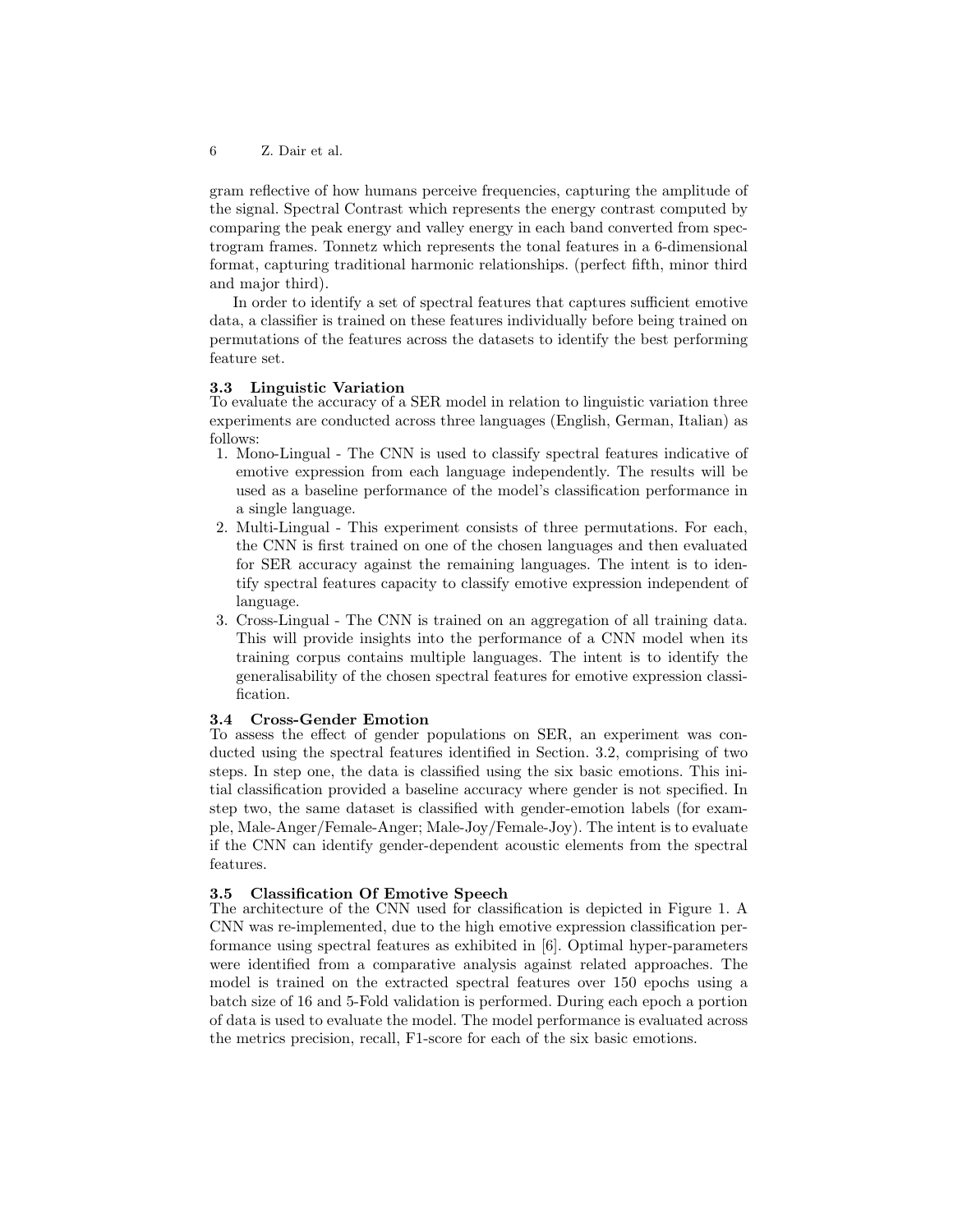

Fig. 1. An overview of the proposed approach, detailing the CNN layer structure.

## 4 Results

Feature extraction - The comparative analysis of the spectral features in isolation provides insights into the performance on a per feature basis. MFCC, Melspectrogram and Spectral Contrast were the highest performing individual spectral features across the datasets. When combined these features formed a vector of 155 data-points, and the highest performing permutation of spectral features as denoted in Table. 2

Linguistic variation - The results for emotive analysis in mono, multi and cross-lingual data are denoted in Table. 3, these highlight the considerations for SER across multiple languages. Mono-lingual and Cross-lingual approaches achieve high accuracies. A degradation in performance is experienced from multilingual approaches.

Cross-Gender Emotion - Table. 4 identifies discrepancies in the emotive classification performance, across both gender and language. This indicates a degree of vocal variance stemming from the population differences, highlighting considerations for gender-specific SER approaches.

## 5 Discussion

Feature extraction - There are several notable results from the feature extraction stage that are worth discussion. Firstly, the results of the comparative analysis showed that the MFCC feature enabled the highest emotion recognition accuracy within each dataset. Demonstrating the importance of modelling for phonetic properties, found within the speech signal shape, in enabling accurate emotion classification across languages. Secondly, the performance of the Melspectrogram feature varied across the datasets. Melspectrogram performed highly on EMO-DB and EMOVO and poorly on RAVDESS. This inconsistency was caused by the significantly lower amplitude within the audio data of RAVDESS compared to EMO-DB and EMOVO denoted in Table. 2. Participants in the RAVDESS dataset were given instructions to exhibit emotions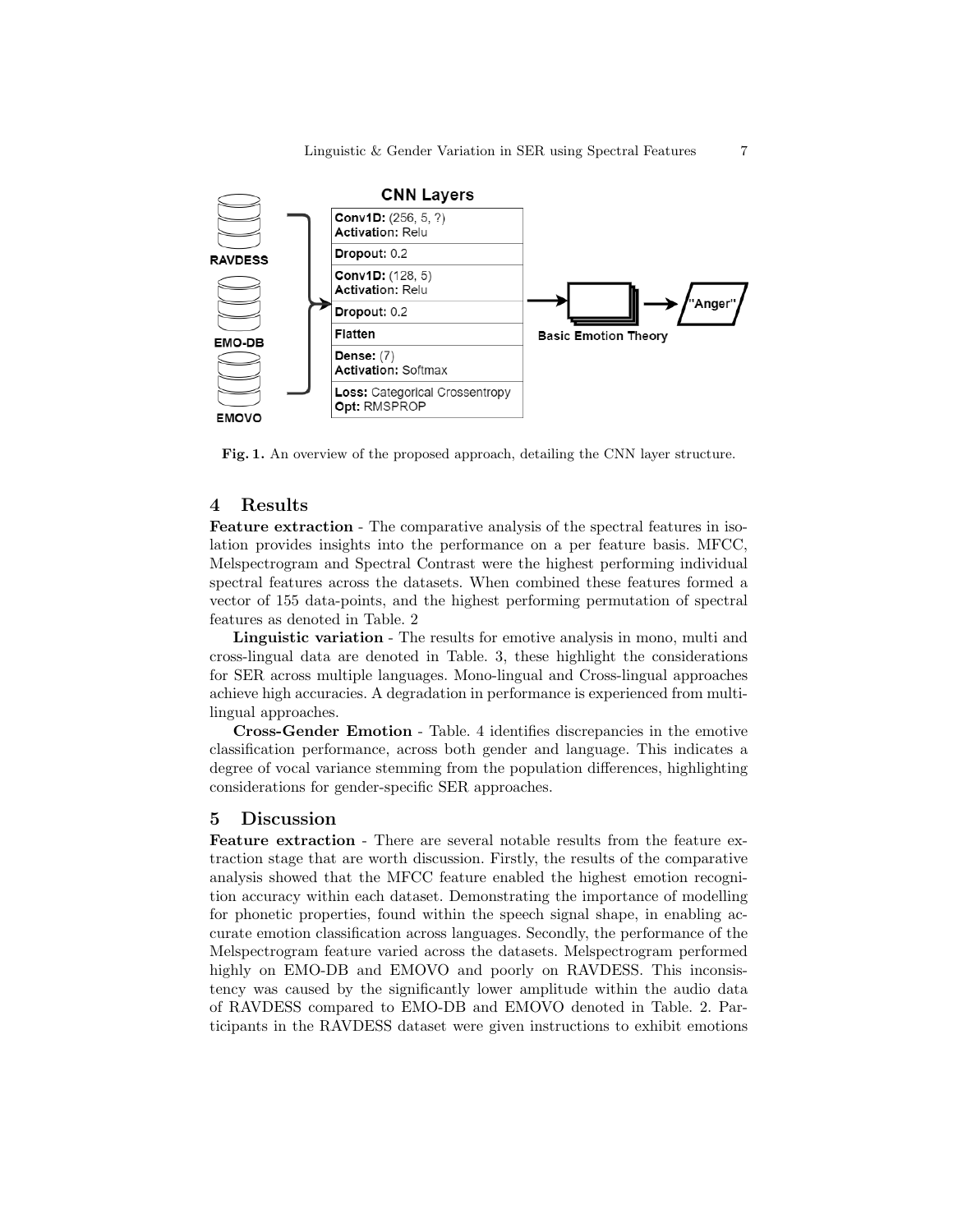Table 2. The classifiers F1 scores for individual spectral features and the top 4 combinations of spectral features. Results are listed in descending order based on the mean F1 score for single/multi feature classification across the datasets.

| Spectral Features                               | RAVDESS EMO-DB EMOVO Mean |      |       |      |
|-------------------------------------------------|---------------------------|------|-------|------|
| MFCC                                            | 0.69                      | 0.71 | 0.71  | 0.70 |
| Melspectogram                                   | 0.44                      | 0.66 | 0.63  | 0.58 |
| Spectral Contrast                               | 0.39                      | 0.41 | 0.45  | 0.42 |
| <b>CENS</b>                                     | 0.31                      | 0.44 | 0.34  | 0.36 |
| <b>STFT</b>                                     | 0.22                      | 0.42 | 0.37  | 0.34 |
| ZCR.                                            | 0.23                      | 0.32 | 0.15  | 0.24 |
| Tonnetz                                         | 0.22                      | 0.27 | 0.20  | 0.23 |
| Spectral Feature Permutations                   |                           |      |       |      |
| MFCC, Melspectogram, Spectral Contrast          | 0.70                      | 0.76 | 0.78. | 0.75 |
| Spectral Contrast, Melspectogram, MFCC          | 0.68                      | 0.76 | 0.75  | 0.73 |
| MFCC, STFT, Spectral Contrast                   | 0.67                      | 0.70 | 0.69  | 0.69 |
| STFT, Melspectogram, Spectral Contrast, Tonnetz | 0.51                      | 0.67 | 0.60  | 0.59 |
| Additional Characteristics                      |                           |      |       |      |
| Average Absoulte Amplitude (dB)                 | 0.07                      | 0.62 | 0.17  | ΝA   |

with varying intensity normal and strong, additionally, post-processing procedures are likely the cause for the lower level of amplitude. This has significant consequence for classification when amplitude is utilised as a measure of emotive expression. Thirdly, Spectral Contrast in isolation provides greater average accuracy than the remaining individual features. Therefore, the contrast between peak and valley energy is partially indicative of emotion in emotive speech. The high performance of these features in isolation indicates their potential suitability for emotive expression classification. Finally, the results showed that combining these three features increased accuracies for each data set. This demonstrates the importance of including such spectral features in SER classifications.

Linguistic variation - SER accuracy decreased significantly between the different types of analysis. The high performance on mono-lingual analysis indicates the importance of the selected spectral features for each language. The poor performance in multi-lingual analysis, however, indicates a lack of universality between spectral representations of emotions across the datasets. For example, there was significant variation in the amplitude and pitch range across the languages, as identified in [20]. Additionally, these differences likely stemmed from differences in data collection (equipment, volume, actor-microphone distance) across the datasets, thereby decreasing the performance of the CNN in multi and cross-lingual analysis. This highlights the need for standardised recording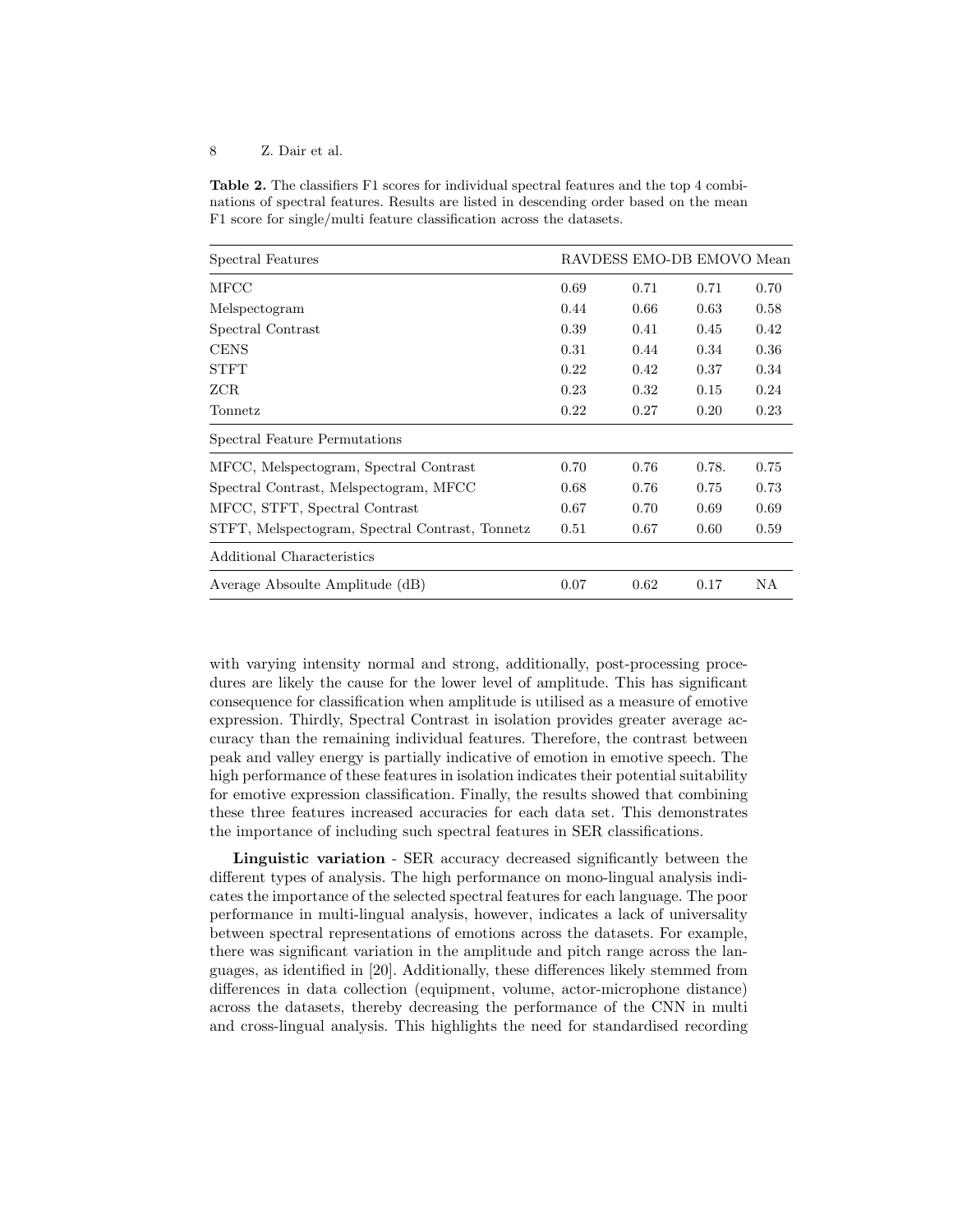#### Table 3. c

lassification accuracy per language derived from 5-fold cross-validation, and train/test data specified. (X represents data from the corresponding column name)

| Method                       | Train/Test | English | German | Italian | Combined |
|------------------------------|------------|---------|--------|---------|----------|
| Mono-Ling.                   | X/X        | 0.70    | 0.76   | 0.78    | ΝA       |
| Multi-Ling.-Eng. $RAVDESS/X$ |            | 0.70    | 0.20   | 0.16    | NΑ       |
| Multi-Ling.-Ger. $EMO-DB/X$  |            | 0.15    | 0.76   | 0.16    | N A      |
| Multi-Ling.-Ital. $EMOVO/X$  |            | 0.17    | 0.26   | 0.78    | NΑ       |
| Cross-Ling.                  | All/All    | NΑ      | ΝA     | ΝA      | 0.66     |

procedures within SER research, and/or additional procedures to normalize linguistic variances.

Cross-Gender Emotion - There were substantial discrepancies in spectral representations between the gender populations. As a result, SER performance between the genders differed significantly across the six basic emotions. These differences were varied across languages, indicating that there is a generalisable effect of gender on SER performance when using spectral features, however this is impacted by linguistic variation. For example, high energy emotions (such as Anger and Joy) were more clearly detected in German-speaking males than in other linguistic or gender groups. The German language is characterised by higher amplitude, energy and harsher speech when articulated within males [20]. This likely contributed to higher accuracy of detecting those emotions from German-speaking males. Disgust and Fear, in contrast, were more accurately classified from the speech of females across each language. This may have resulted from differences in vocals, particularly pitch, between the gender groups [22]. Additionally, female voices tend to articulate in a softer manner [24] conducive to representing softer, lower amplitude emotions.

These results likely contributed to the weaker performance of combined gender classification in comparison to gender-specific classifications of emotion. Combined approaches can account for variations between genders and languages, however, in certain cases, a specific gender may act as a limiting factor reducing the overall accuracy.

Limitations - The major limitations of this work concern sampling issues. Firstly, the sample size across the three datasets is small  $(N = 40)$ . Since sample sizes can exaggerate the variances between populations, then the small sample size in this study may have exaggerated real differences in spectral features between gender and linguistic populations. Secondly, the datasets were comparing linguistic populations across an unequal number of speakers. Different sample sizes will have higher or lower ranges of variability. Comparing different sample sizes makes it difficult to determine whether the results stem from real betweengroup differences or are the result of a higher level of "noisy" data found in small sample sizes. These limitations damage the generalisability of the work.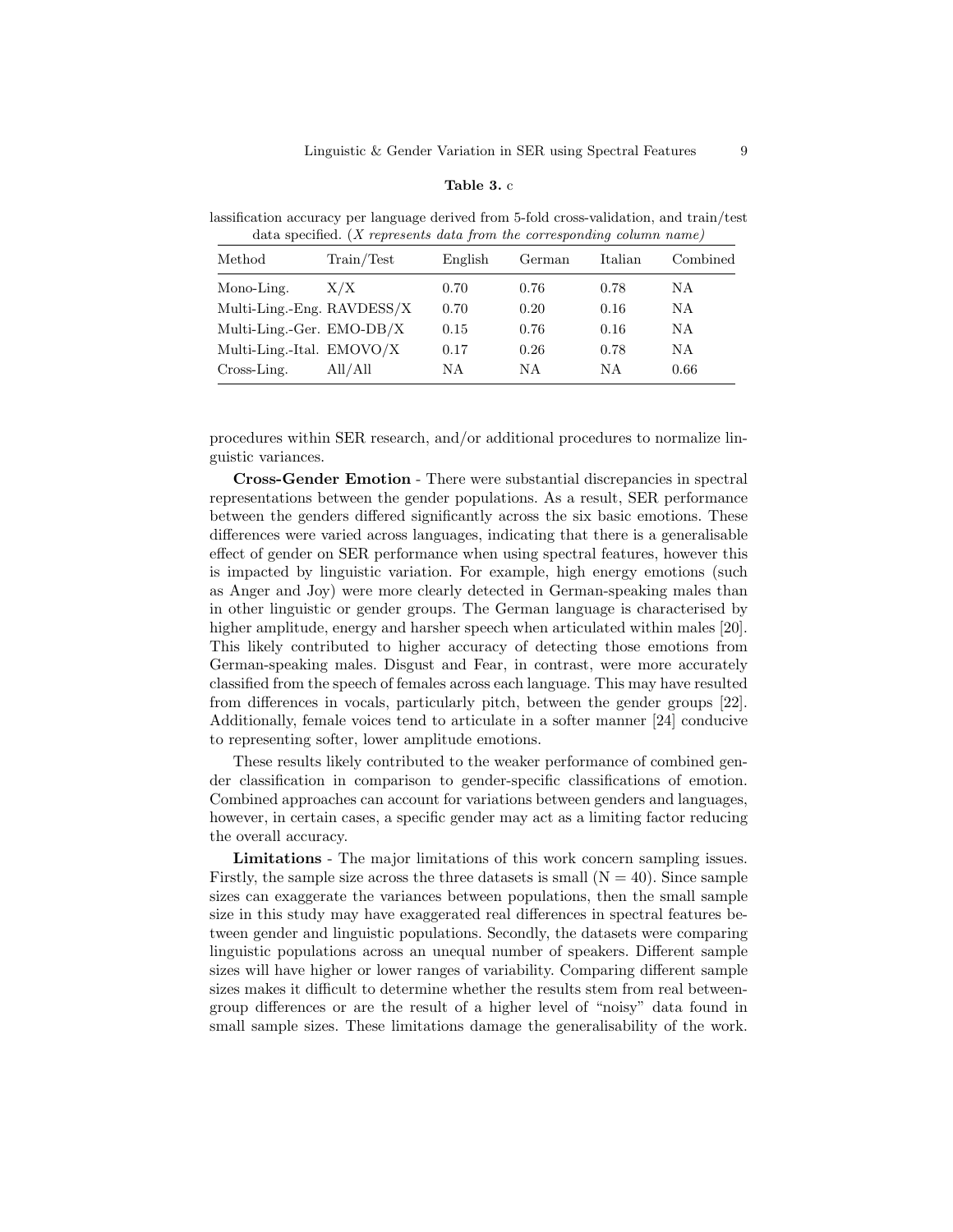Table 4. The classifiers Precision (Prec.), Recall (Rec.) and F1 scores (F1) per BET emotion. The results demonstrate classification performance of male and female emotive expression independently and the F1 scores of combined gender emotive speech classification across each dataset.

|                |              | Male |               | Female        |               | Combined  |               |               |  |
|----------------|--------------|------|---------------|---------------|---------------|-----------|---------------|---------------|--|
| Dataset        | Emotion      |      | Prec. Rec. F1 | Prec. Rec. F1 |               |           | Prec. Rec. F1 |               |  |
| <b>RAVDESS</b> | Anger        | 0.76 | 0.76 0.76     | 0.76          | 0.84 0.80     |           | 0.75          | 0.68 0.71     |  |
| EMO-DB         | Anger        | 0.90 | 1.00 0.95     | 0.78          | 0.78 0.78     |           | 0.92          | 0.86 0.89     |  |
| <b>EMOVO</b>   | Anger        | 0.90 | 0.90 0.90     | 1.00          | 0.92 0.96     |           | 0.86          | 0.92 0.89     |  |
| <b>RAVDESS</b> | $_{\rm Joy}$ | 0.57 | $0.44$ $0.50$ | 0.73          | 0.73 0.73     |           | 0.86          | $0.62$ $0.72$ |  |
| EMO-DB         | Joy          | 0.75 | 0.75 0.75     | 0.46          | $0.67$ $0.55$ |           | 0.65          | 0.87 0.74     |  |
| <b>EMOVO</b>   | Joy          | 0.83 | 0.77 0.80     | 0.60          | $0.60$ $0.60$ |           | 0.88          | 0.64 0.74     |  |
| <b>RAVDESS</b> | Fear         | 0.59 | 0.59 0.59     | 0.85          | $0.85$ $0.85$ |           | 0.83          | 0.71 0.76     |  |
| EMO-DB         | Fear         | 1.00 | 0.75 0.86     | 0.80          | 1.00 0.89     |           | 0.67          | $0.40$ $0.50$ |  |
| <b>EMOVO</b>   | Fear         | 0.67 | 0.80 0.73     | 0.71          |               | 1.00 0.83 | 0.64          | 0.69 0.67     |  |
| <b>RAVDESS</b> | Sadness      | 0.50 | 0.73 0.59     | 0.81          | 0.57 0.67     |           | 0.49          | 0.68 0.57     |  |
| EMO-DB         | Sadness      | 0.57 | 0.80 0.67     | 1.00          | 1.00 1.00     |           | 0.53          | 1.00 0.69     |  |
| <b>EMOVO</b>   | Sadness      | 1.00 | 1.00 1.00     | 0.88          | 1.00 0.93     |           | 0.94          | $0.85$ $0.89$ |  |
| <b>RAVDESS</b> | Surprise     | 0.67 | $0.48$ $0.56$ | 0.68          | 0.79 0.73     |           | 0.62          | 0.85 0.72     |  |
| <b>EMOVO</b>   | Surprise     | 0.64 | 0.70 0.67     | 0.56          | $0.45$ $0.50$ |           | 0.59          | 0.84 0.70     |  |
| <b>RAVDESS</b> | Disgust      | 0.60 | 0.80 0.69     | 0.73          | 0.84 0.78     |           | 0.77          | $0.52\ 0.62$  |  |
| EMO-DB         | Disgust      | 0.67 | 0.50 0.57     | 0.88          | 0.70 0.78     |           | 1.00          | 0.80 0.89     |  |
| <b>EMOVO</b>   | Disgust      | 0.75 | $0.50$ $0.60$ | 0.86          | $0.86$ $0.86$ |           | 0.64          | 0.70 0.67     |  |
| <b>RAVDESS</b> | Neutral      | 0.89 | 0.84 0.86     | 0.89          | 0.86 0.88     |           | 0.76          | 0.84 0.80     |  |
| EMO-DB         | Neutral      | 0.67 | 0.67 0.67     | 1.00          | 0.50 0.67     |           | 0.83          | 1.00 0.91     |  |
| <b>EMOVO</b>   | Neutral      | 0.86 | 1.00 0.92     | 0.83          | 0.83 0.83     |           | 1.00          | 0.86 0.92     |  |

In a follow-up study, the sample size of the overall dataset will be increased and the number of speakers per linguistic group will be controlled.

# 6 Conclusion

This work was an exploratory analysis of linguistic and gender variation on the emotive classification of spectral features. The results showed that features using the Mel-Scale and representations of amplitude and energy are important in accurate SER across different gender and linguistic populations. Additionally, the results showed that higher energy emotions such as Anger, Joy, Surprise were easier to identify originating from male voices in a high amplitude, harsh language such as German. Similarly lower energy emotions such as Disgust and Fear were easier to identify from female voices in each language. These observations highlight the importance of signal amplitude and energy when analysing emotion across gender and language.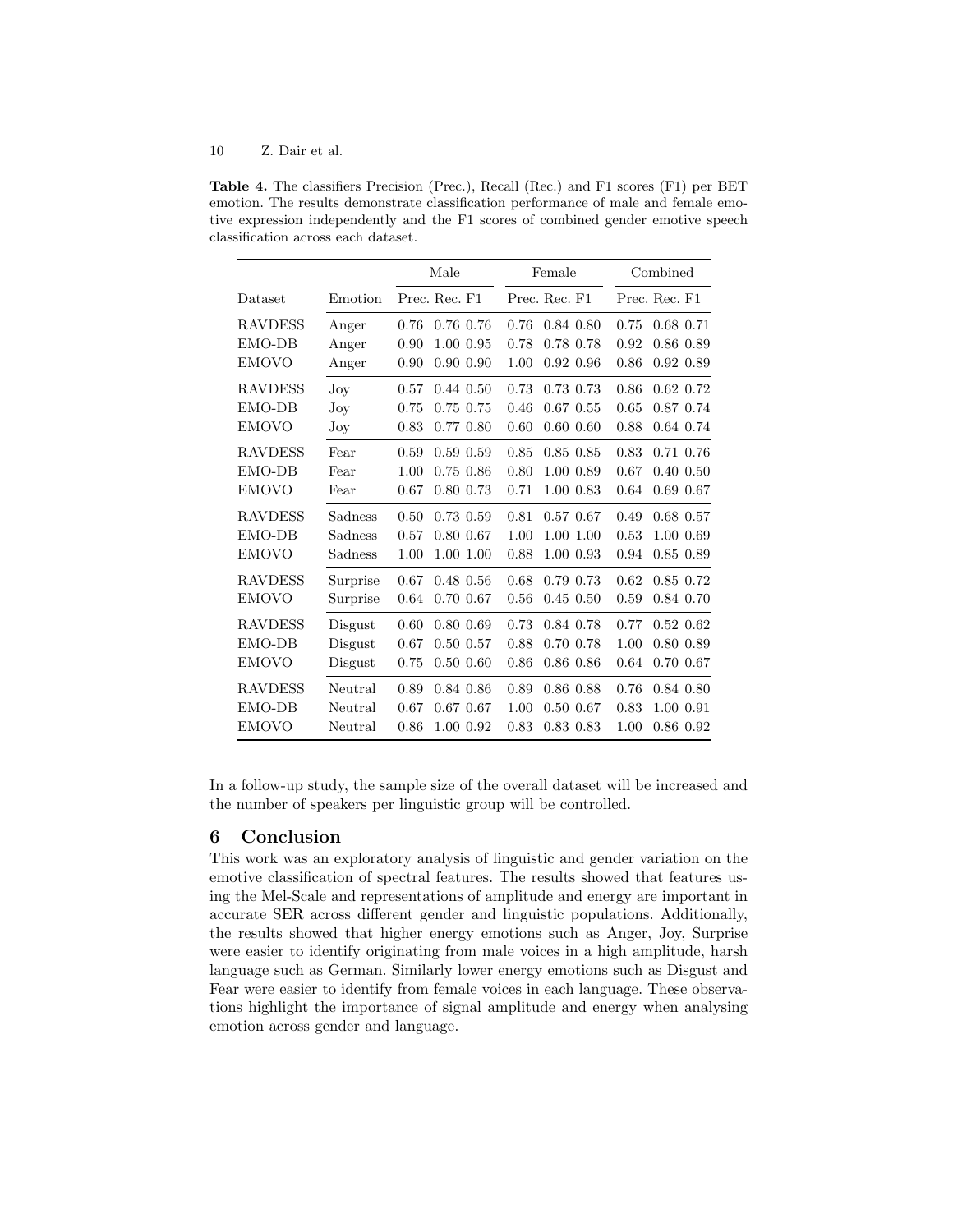The performance of emotive expression classification across mono, multi and cross-lingual data provides insights into linguistic variation of emotive audio. Mono-lingual approaches are suitable as baselines in comparison to multi and cross-lingual approaches. A linguistic variance between emotive expression represented by spectral features can be identified. To overcome these variances, it is recommended that cross-linguistic approaches, that combine languages for training, are implemented.

Future work should explore whether classification accuracy is affected by (i) model optimization in terms of structure and/or (ii) comprehensive hyperparameter tuning (epochs, batch size, optimizers) using a grid search technique. Additionally, the relationships between linguistics, gender and emotion should be explored from a vocal, psychological and technical classification perspective, with a larger sample size to garner further insights into improving SER generalisability.

#### References

- 1. Akçay, M.B., Oğuz, K.: Speech emotion recognition: Emotional models, databases, features, preprocessing methods, supporting modalities, and classifiers. Speech Communication 116, 56–76 (2020). https://doi.org/10.1016/j.specom.2019.12.001
- 2. Ancilin, J., Milton, A.: Improved speech emotion recognition with Mel frequency magnitude coefficient. Applied Acoustics 179, 108046 (2021). https://doi.org//10.1016/j.apacoust.2021.108046
- 3. Burkhardt, F., Paeschke, A., Rolfes, M., Sendlmeier, W.F., Weiss, B.: A database of German emotional speech. In: 9th ECSCT (2005)
- 4. Cordaro, D.T., Keltner, D., Tshering, S., Wangchuk, D., Flynn, L.M.: The voice conveys emotion in ten globalized cultures and one remote village in Bhutan. Emotion  $16(1)$ , 117 (2016)
- 5. Costantini, G., Iadarola, I., Paoloni, A., Todisco, M.: EMOVO corpus: an Italian emotional speech database. LREC p. 4 (2014)
- 6. Dair, Z., Donovan, R., O'Reilly, R.: Classification of emotive expression using verbal and non verbal components of speech. In: 2021 ISSC. pp. 1–8 (2021). https://doi.org/10.1109/ISSC52156.2021.9467869
- 7. Ekman, P.: Emotions revealed. Bmj 328(Suppl S5) (2004)
- 8. El Ayadi, M., Kamel, M.S., Karray, F.: Survey on speech emotion recognition: Features, classification schemes, and databases. Pattern Recongnition 44(3), 572– 587 (2011). https://doi.org/10.1016/j.patcog.2010.09.020
- 9. Eyben, F., Huber, B., Marchi, E., Schuller, D., Schuller, B.: Real-time robust recognition of speakers' emotions and characteristics on mobile platforms. In: 2015 ACII. pp. 778–780. IEEE (2015)
- 10. Feraru, S.M., Schuller, D., et al.: Cross-language acoustic emotion recognition: An overview and some tendencies. In: 2015 International Conference on Affective Computing and Intelligent Interaction (ACII). pp. 125–131. IEEE (2015)
- 11. Garcia-Garcia, J.M., Penichet, V.M., Lozano, M.D.: Emotion detection: a technology review. In: Proceedings of the XVIII international conference on human computer interaction. pp. 1–8 (2017)
- 12. Gobl, C., Chasaide, A.: The role of voice quality in communicating emotion, mood and attitude. Speech Communication 40, 189–212 (04 2003). https://doi.org/10.1016/S0167-6393(02)00082-1